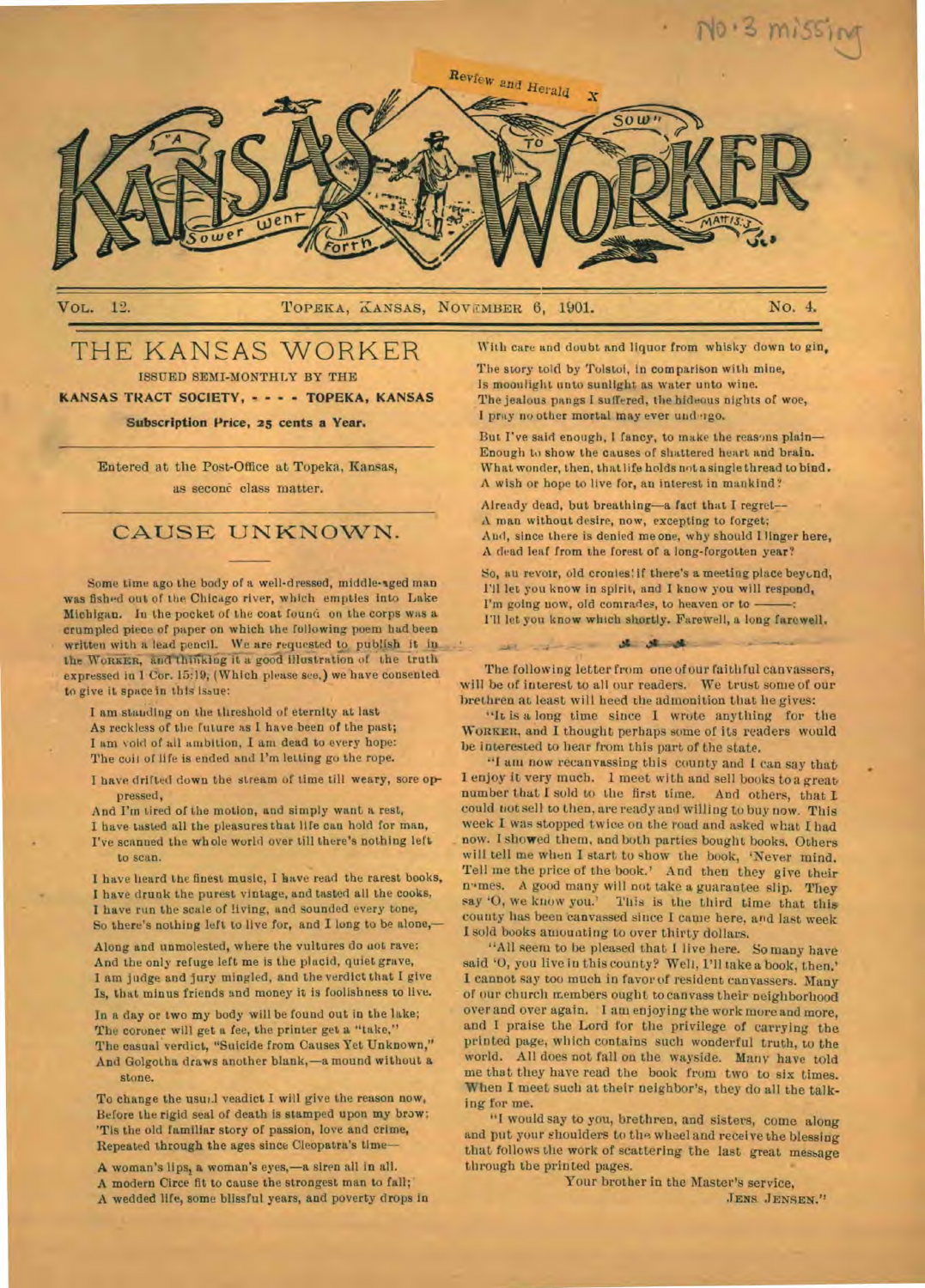We have just received some good letters from Elders Westphal, Ogden and Ketriug. who have left us for their far-off field of labor. As each letter contains some things that are not contained in the others we will give extracts from all of them. The first one given is from Elder Ketring. He says:

LISBON HARBOR, PORTUGAL. Sept. 11, 1901. DEAR BRETHREN AND SISTERS IN KANSA

We thought it might be interesting to the dear ones in Kansas to know where we are and that we are thinking of you. You see we are now on the site where occured the You see we are now on the site where occured the event that marked the opening of the sixth seal-the Lisbon earthquake. in the year 1755.

Altogether we have thus far had a very pleasant voyage. It was two weeks ago today that we went aboard the "Teu tonic" at New York. We reached Liverpool the 5th of Sept. at 8 a. m., and at 2 p. m. we took this ship. Since leaving Liverpool we have stopped in five different ports in France, Spain and Portugal. The only place we went ashore was at La Pallace, France. It was Sabbath. After dinner we all took our Bibles and went ashore and sought some fine trees where we sat down ann studied our Sabbath-School lesson. After sun-down, five of us went on the tram-car to La Rochelle, 5 miles distant, where we purchased some fruit.

La Rochelle was the stronghold of the noble Hugonotts who stood so bravely during the Dark Ages. As we sat studying our Bib:es we thought of the change since the power of the Papacy was broken. Then to have been found studying our Bibles or even with one in our possession would have cost us our lives.

Some may wonder why we came so far around to get to Chili. The reason is that by coming this way we can save • about \$75 on each fare.

Our minds go forward to our future fields of labor and to the perishing souls there, and with prayers we go forward. to carry to them the blessed Third Angel's Message. We have yet about 30 days voyage before us. We sincerely ask an interest in all your prayers.

 $36 - 35$ 

II. F. KETRINO.

## From Elder Westphal:

You will be surprised when I tell you that it was really cold at the equator. Fortunately I was prepared for this, for I had purchased a McIntosh in New York, and I had it On all the day before we crossed the equator, and the day that we crossed it, and the two days following we were bordering on the cool. It was the equinox, and it was cooler than usual and the sea was rougher.

There has been but little to break the monotony of our trip. About the food we have frequently felt as Israel did about the manna. In material, preparation and taste, it was so different than we had been accustomed to, or had been taught was good. Next time I will make more preparation for food and fruit of my own. It is rather a burden to go down in the evening for bed. Today we have seen several whale, but they have generally been at a distance so that we could see little more than the mist they spurt in the air.

We are within a day of Rio. Unless the yellow fever is threatening, my family and I will stop off two weeks—till the next boat. I wish that I had one week more before our general meeting in Argentine.

The steerage passengers are composed of Portuguese and a dirty, stinking place it is. 1 should hate to have to go third class. While they are themselves dirty, much less care is taken by the crew to keep things clean there.

I have nearly finished reading "The Ecclesiastical Empire," and I find it good. It ought to be read by all.

The sun is now in the north, the north star has disappeared, and the southern cross has come insight. Nature as

-well as people seem to have changed.

as beople seem to nave changed.<br>Well, a long distance is now separating us—many thou sand miles. The expenditure has been considerable, and the trip not exceedingly pleasant for a land animal like myself. a-hat is it all for, and what will it amot.nt to? This confronts me as a solemn question. God grant that it shall not Your brother,

J. W. WESTPHAL.

-From Elder Ogden.

We are now out one day from Rio and five days from Buenos Ayres.

.4 .4

We have had a very pleasant voyage. No bad stormy weather. And our whole company has escaped quite well from sea sickness. Some of us have not been sick at all, that is, have lost no meals. But the long distance makes it very monotonous. One would rather be on solid footing. It has now been 25 days since eating or sleeping on land.

In all, we have traveled since leaving Kansas about 10,-000 miles and if we go on around the "Horn," through the "Straits," we have about 5,000 miles more.

We have put in pretty good time studying. During the week have studied Spanish and on Sabbath Bible and Testimonies. Have been reading Vol. 6 and find it so good. How I wish every Sabbath keeper in Kansas had it and would read it! It is all so good but I have especially enjoyed the section, "Extension of the work in Foreign Fields," p. 23-30 and pages 292-312. If our workers would read and press these things home to our people I am sure a new impetus and life would be infused into our churches.

Valpariso, Chili.

A. R. OGDEN.

Jg J5 We are certain that our readers will be interested in the following letter from Elder W. S. Hyatt of 23a Roeland Street

Cape Town, South Africa: I have been thinking about you people over on the other side of the pond and I think that I will drop you a few lines. this morning. I am glad that I can tell you that in the midst of war and plagues, sin and death, we are still well and of good cheer in the Master's work. The plague has about stopped. but warm weather is coming on and we do not know but that it will break out again. The war is still dragging along in a queer fashion. In fact it is no war. The Boers are running about over the couctry in bands, cutting up all the mischief that they can. When it will end I have no idea. But the English are getting desperate and putting forth some strong measures.

We find it very hard to work here at the present time us the land is so nearly under military law. There are but some five or six cities along the coast in which we are still free to work. Kimberly is still so that we can do a little there, but it is very hard to get books into it. We have to get a pass from there to send anything there and this is hard sometimes to get. But we labor on and try to do the best we can.

Where there is military law the Commandant has every thing in his hands and there is no redress either. He may make it hard and he may make it easy for the people. The number of those who sympathize with the Boers has something to do with it, and also the nearness of the Boers. You cannot get into these towns or out of them without a pass. Vou can not have a light after such a time or go about without a pass, or permit. Guards are all about the town so that you are in a jail yard.

But in the face of all this we are doing something, and the Lord is blessing our efforts. We often think of that statement of Sister White in which she says that the work that we fall to do in a time of peace we will have to do in a time of perplex-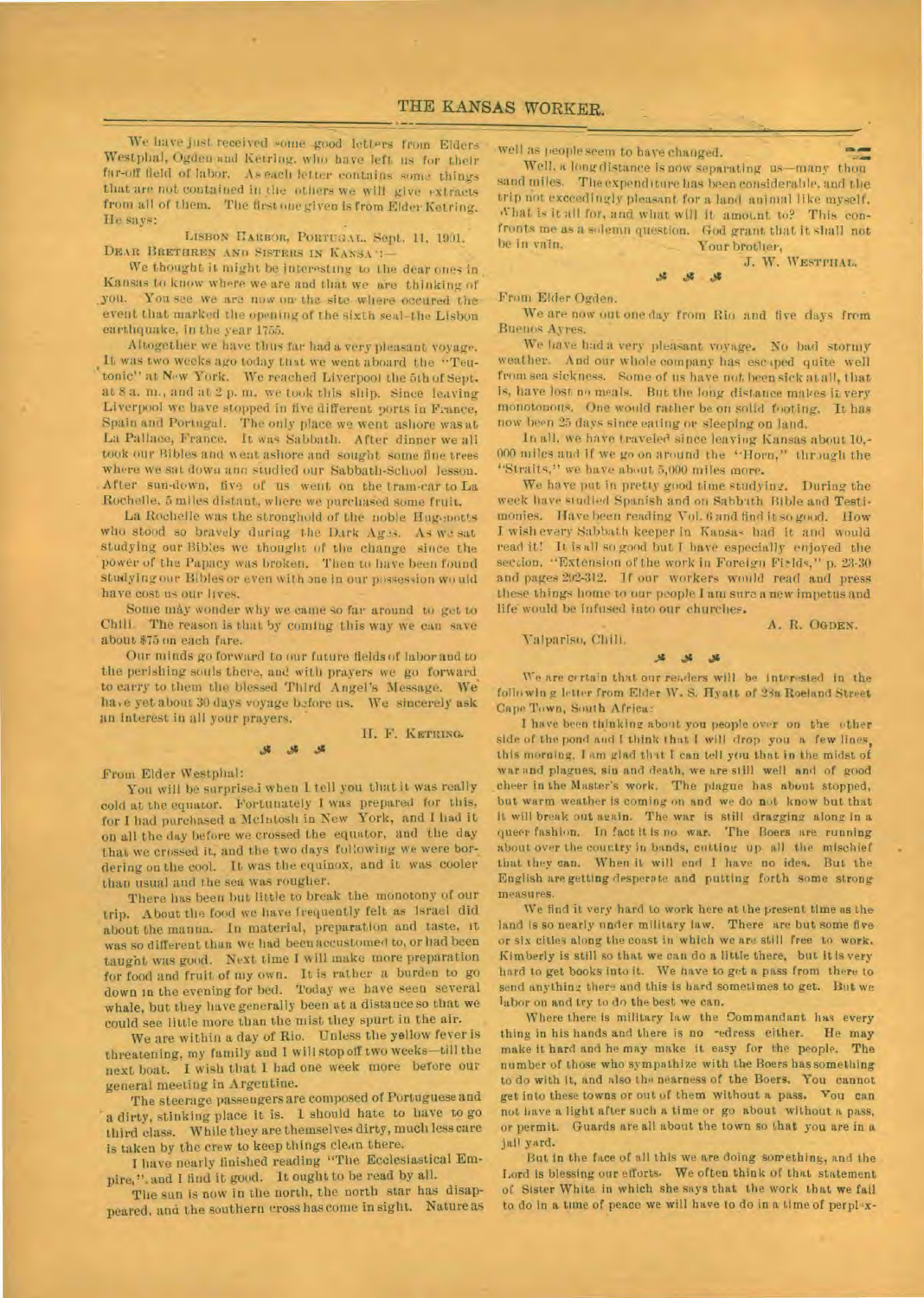ity. I feel that we are having a taste of it for sure, an 1 so p pose that this condition will soon be nil over the world, for surely the Saviour is soon coming to take his people home from this world of strife and confusion.

There are many of the people who live up ccuntry in the coast towns and for these we are working and furnishing many of our good books. in this way we reach many of the people. The military are good to take our papers to tne various military camps so we are sending out papers to the soldiers and to the Boer camps and prisoners. In this way there are thousands of people who are being brought in connection with the truth in some way. The Lord has blessed us in this work and we are doing all that we can along these lines.

We have been trying to reach St. Helena and Ceylon and other places with our papers but have done but little thus far. We have been able to send only a few to some one there to whom we could write. We have a Dutch brother in Ceylon to whom we have sent a few. , The Dutch parsons even there are preaching against as, so I think the truth is being felt by them in those places. I wish that we could send a lot of papers to those places and it not fall into the hands of the ministers there If it did, we know what would become of it. The brethren in Australia have been doing a good work in sending us a lot of. papers to use in this work. Many of the Dutch prisoners pass through Cape Town and are here for a time. Here we can reach them and the papers are given to the prisoners. We are trying to feed them well while they are here, and so that they will have something to take with them when they go elsewhere. May the Lord bless the truth sent out to the good of souls is our prayer. We are of good courage in this work, inasmuch as it seems to be the most that we can do at the present time. So we leave it all with Father who has this work in his hands.

We are to have our Conference in about three weeks. I hope at that time they will give me a release from the official part of the work. I would like a rest from it and think that it will be for the best to have a change. Not for me only but for the work in general.

I hot e that all are well with you and that the blessing of the Lord is with the work there. Remember me to the old friends as you see them. I would be glad to hear about the church there and how it is prospering as well as the Conference. Christian love to you and your family.

### Yours in the Masters work,

#### W. S. HYATT.

Brother Hyatt sends his love to the brethren of Kansas and says he would be glad to hear from them..

#### $M$  $\mathcal{L}$

**OBERLIN.—Our** meetings here are still increasing in attendance and interest. The husband of the sister mentioned in our last report has taken his stand to obey God. His mother takes the same stand. Elder A. E..Johnson spent two days with us and rendered valuable assistence, especially for the Swedish people. The mother who has taken hold of the truth is a Scandanavian and there are both Swedes and Americans interested. We hope to see a church raised up<br>here in the future. W. H. WHITE. here in the future.

### **<sup>45</sup>**at

Brethren Huffman and Brown are engaged in a series of meetings nine miles south of Concordia. From a private letter, we glean the following report of their work:

"We are having splendid meetings here. The house is well filled every evening, and on Sunday evenings it is 'chucked full.' Attendance is regular and all seem inter ested. While we are speaking it is sometimes so still that a pin could be heard drop. We are glad to see the interest there is to hear the truth, but as we realize they are waiting with eyes and ears and hearts open to hear the Word from

us, we tremble under the responsibility. It is not by human might. or wisdom but by the Spirit of God the work must be done. O, for the outpouring of that Spirit at this time and place.!"

#### **or se if •**

**LEA VENWORTH AND HOLTON.—Sabbath,** October 26, 1 spent with the brethren and sisters et Leavenworth and had the pleasure of participating in their quarterly service. I reached the city in the forenoon on Friday, and stopped at the National Military Home to visit some of our brethren who reside there. I found three brethren who are making this place their home for the present. It was interesting to me to see that vast throng of infirm men whiling away their time. I could not help feeling a sense of grief as I noticed their dnactivity, which to me would be equal to solitary confinement. I asked myself the question, "What are we doing to prepare these men for the end of this life, for which they are waiting, many of them with apparently no aim before them?" There are about three thousand men residing at the home, and for the most part their time is spent in playing cards and gossoping. I saw only three Bibles in the institution and these were owned by our three brethren.

I held three meetings in all, with the church, returning to Topeka on Sunday. The little company there is composed largely of sisters, and although there are but few of them, yet they seem to be faithful. Two of our sisters promised that they would take up the sale of Marvel of Nations this fall, and one other will devote a part of her time to doing missionary work among her neighbors. It seems to me that by consecrated, personal effort, much good might be done in Leavenworth.

Sabbath, November 2, I had the privilege of speaking twice to the little company at Holton. The Lord has a few faithful sentinels at this place, and is blessing them in their efforts to keep the light of the Third Angel's Message shining brightly before those around them. A sad accident befell one of their number a short time ago. Sister Tysen !ell down the steps into her cellar, and it came near resulting in her death, but the Lord was merciful to her and she was able to be present at one of our services last Sabbath. Owing to her deafness she has not been able to hear a sermon for 10 years; but in our testimony meeting, she praised the Lord for having heard every word of the discourse that had just preceeded the testimony meeting. Three little girls united with this company last spring and are waiting for an opportunity to be baptized. I hope it can soon be attended to. I did not learn of this in time to arrange for it while I was there.

I expect to leave for Ottawa the 7th of this month to attend the meeting of the Southwestern Union Conference Committee. R. W. PARMELE.

#### $36$   $36$   $36$

### TITHES IN AUSTRALIA.

In Australia our brethren pay a tithe of from 811 to \$12 per member per annum. While in the slate of Kansas the average is only \$7 per member and yet in Kansas the average income of our people is about three times as much as that of our brethren in Australia. Brethren, what does this mean? It must mean that many of our people are not honest with God. 0! that God may give his people tender hearts hearts to fully do his will. Lord, breathe on thy people and give them the spirit of true consecration.

# E. T. RUSSELL.

Have you been honest with the Lord? Have you withheld any of your tithe? God says; "1 know thy works." Everything is known by him. May the Lord deeply impress all our hearts to do right in this matter.